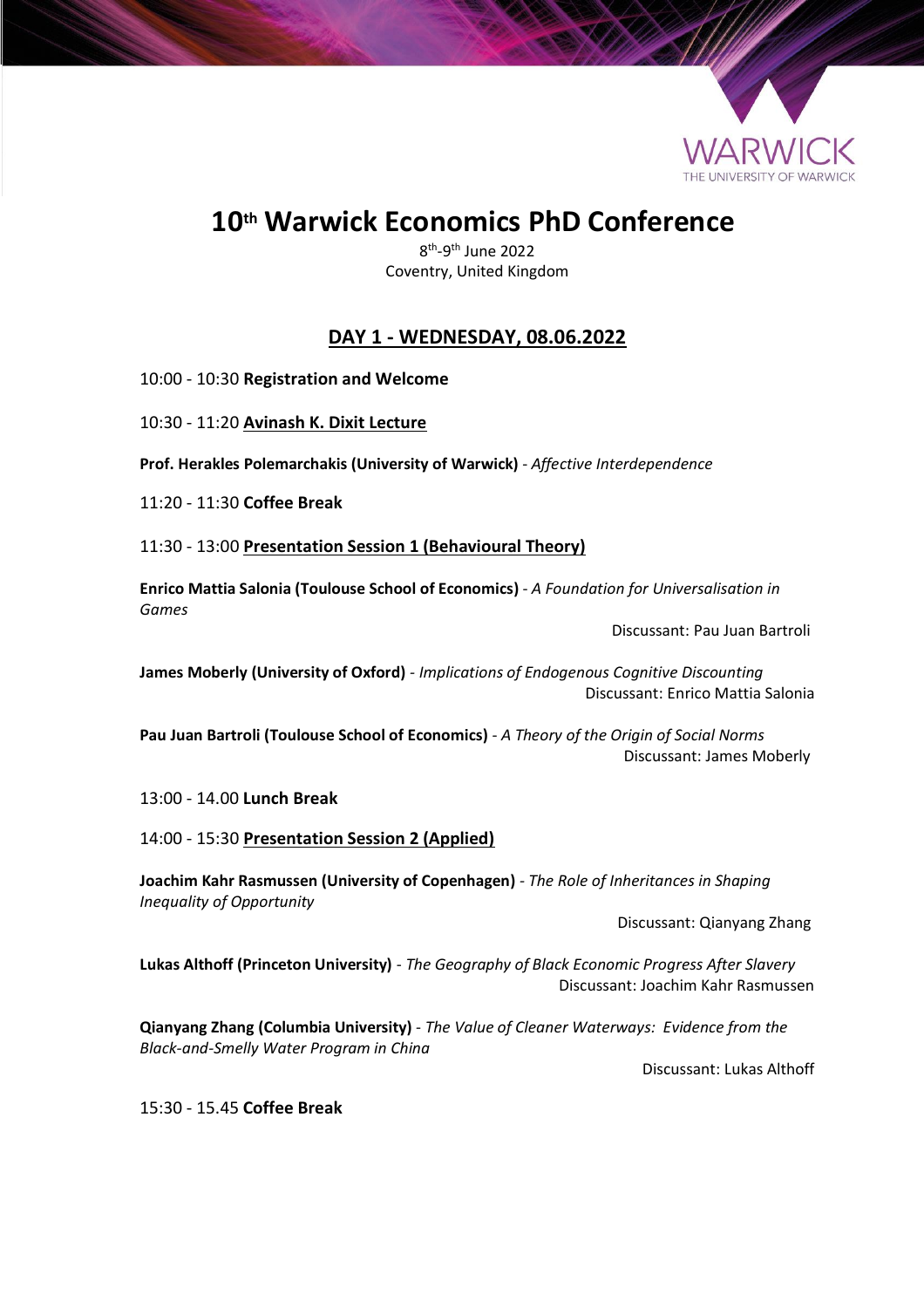### 15:45 - 16:15 **Flash Presentations 1**

**Luke Milsom (University of Oxford)** - *Moving Opportunity. Road Building and Education in West Africa* **Eleonora Alabrese (University of Warwick) -** *Bad Science: Retractions, Citations and Media Coverage* **Yannik Schenk (Université Catholique de Louvain) -** *The Veil of Ignorance: Does Disclosure of Nationalities in Police Press Releases foster Migration Scepticism?* **Shihang Hou (University of Oxford)** - Education Choice When Returns are Uncertain and Heterogeneous

16:15 - 16:30 **Tea Break**

16:30 – 18:00 **Presentation Session 3 (Labour) Aitor Irastorza-Fadrique (University of Essex & IFS)** - *Labour and Family Adjustments to Import Competition: Evidence from Longitudinal Census Data*

Discussant: Livia Alfonsi

**Giulia Vattuone (University of Warwick)** - *Worker Sorting and the Gender Wage Gap*  Discussant: Aitor Irastorza-Fadrique

**Livia Alfonsi (University of California, Berkeley)** - *Meet Your Future: Job Search Efforts and Aspirations of Young Jobseekers*

Discussant: Pauline Carry

18:00 - 20:00 **Reception and Conference Dinner**

## **DAY 2 – THURSDAY, 09.06.2022**

10:00 - 11:30 **Presentation Session 4 (Macroeconomics) Pauline Carry (CREST, ENSAE - Ecole Polytechnique)** - *The Effects of Minimum Working Hours: Theory and Evidence*

Discussant: Giulia Vattuone

**Andrew Hannon (University of Cambridge)** - *A Model of Mortgage Delinquency* Discussant: Stefan Wöhrmüller

**Stefan Wöhrmüller (University of Amsterdam)** - *Consumption Insurance and Credit Shocks* Discussant: Andrew Hannon

11:30 - 11:45 **Coffee Break**